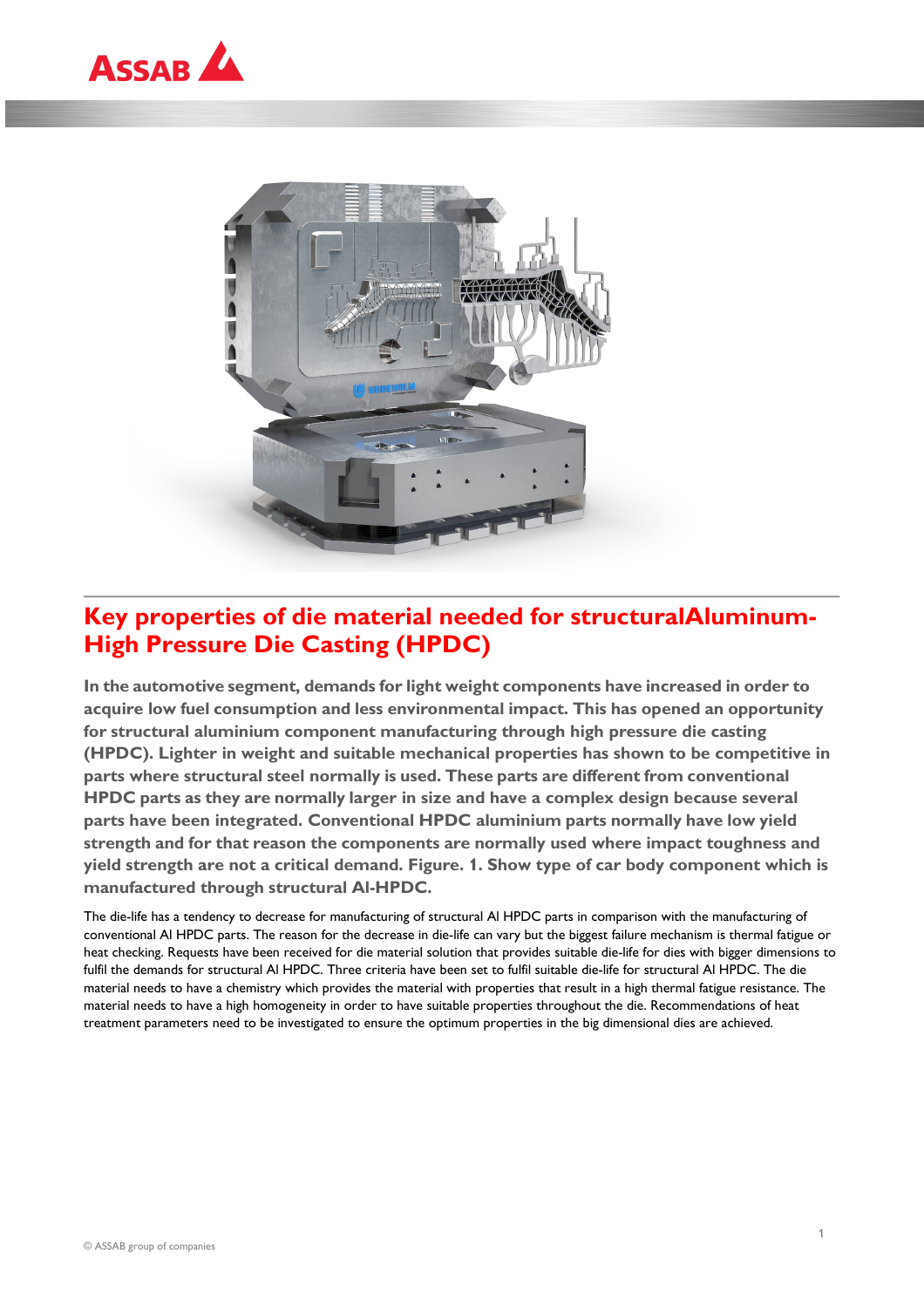

# **Material**

Based on chemistry comparison test of thermal fatigue resistance between two hot work grades, H13ESR and Dievar that are both commonly used for HPDC have been made. The result has shown that H13ESR exhibited deeper maximum cracks after all three cycle tests compared to Dievar (Figure. 2). The average crack depth was also deeper for H13ESR than Dievar (Figure. 3).









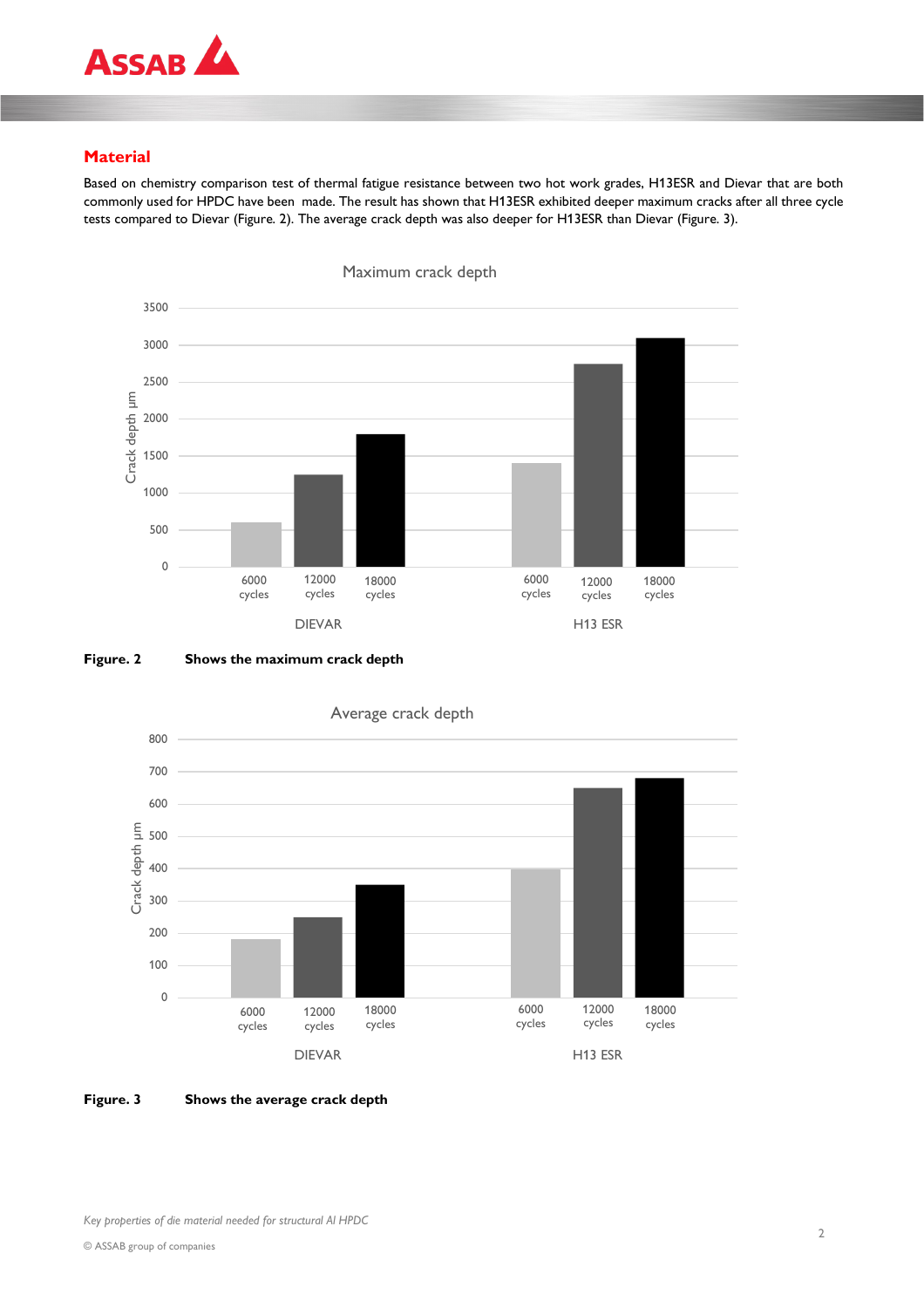

Measurement of hardness from the surface into the material showed that H13ESR had softened more and deeper into the material than Dievar. The hardness softening increased for both materials with an increasing number of cycle, however H13ESR decreased more in hardness due to lower temper-back resistance.











**Figure. 6 Shows the decrease in hardness after 18 000 cycles**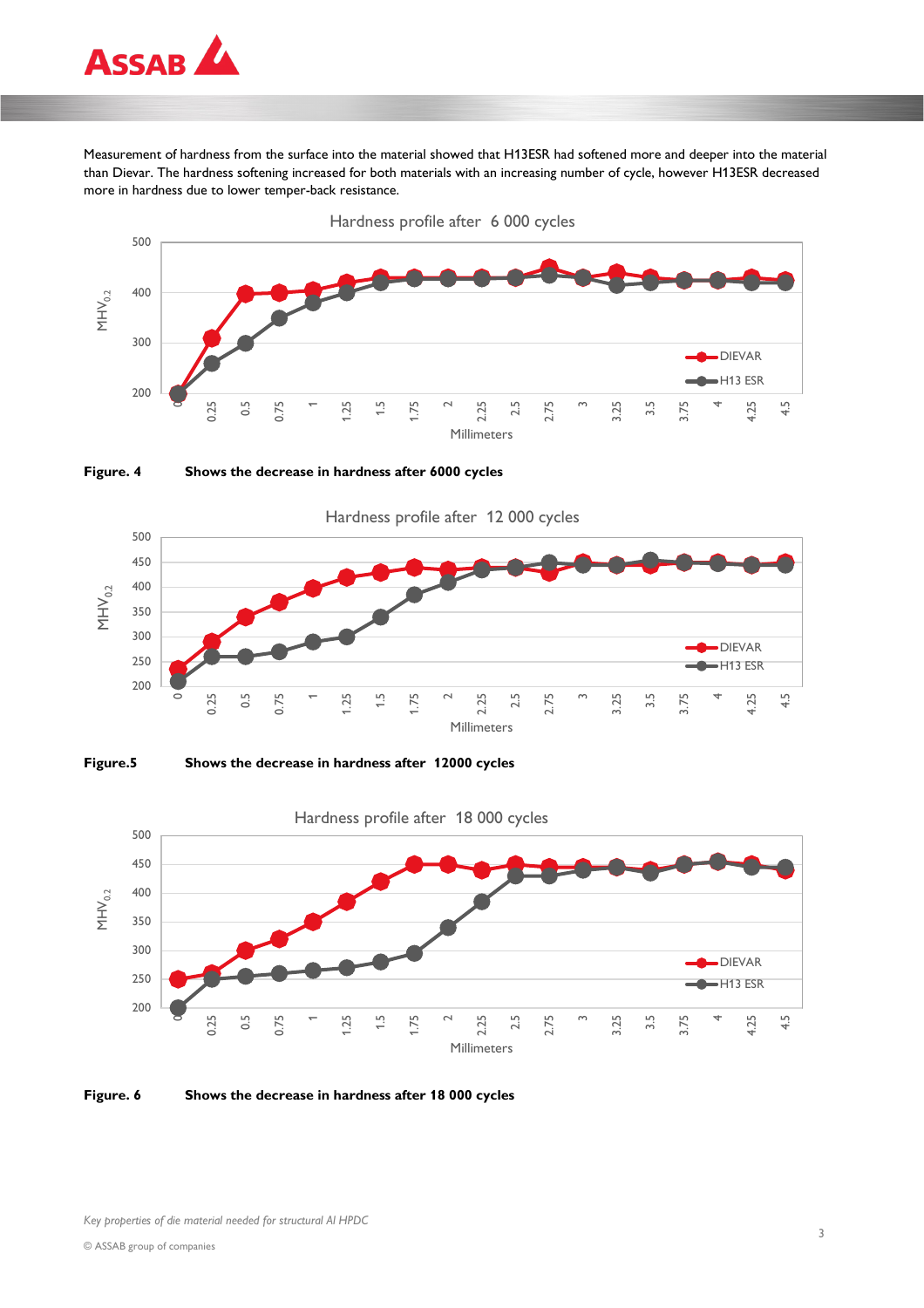

### **Method phase 1**

Based on the thermal fatigue result Dievar has the best properties for thermal fatigue resistance. In order to receive the similar properties for these bigger dimension that result in suitabledie-life for big casting products such as structural Al-HPDC, trials where performed on bigger dimensional blocks.

A block with dimension 1550 mm X 550 mm were manufactured through electro slag remelting to achieve through homogenous properties and forged after suitable reduction ratio.

Samples were taken in the center and the surface of the block to investigate the received properties,(Figure. 7). An evaluation was performed based on mechanical properties where toughness and ductility were evaluated in the hardened condition.



**Figure. 7 Shows where samples were taken**

## **Method phase 2 Heat Treatment**

Experiments for the second experiment was to investigate the potential to use step quenching toinvestigate the hardenability through the block. Hardenability trials were performed with quenchrate to get close to what happens to a real die at the surface and center during vacuum heat treatment.

#### Step-quenching

Quenching is performed to transform the material from austenite to martensite. Austenite is a phase the material receives when it is heated up to a certain temperature that allows carbon to be dissolved. The quench rate needs to be performed fast to receive a wanted martensitic structure and minimize un-wanted bainite formation which lowers the mechanical properties.

To reduce the amount of bainite in the core due to slower quenching than the surface, step quenching trials were performed. Quenching was performed with a rate of 28 °C per minutesand stopped before martensite starts and the step-quenching temperature trial begins. Step quenching was performed with three different step temperatures: 350 °C, 425 °C and 500 °C with a holding time of 30 minutes (Figure. 8). After the holding time, a quench rate of 30 °C per minute was applied down to a temperature of 50 °C. To investigate the influence of step quench, the microstructure was examined and toughness measurements were made.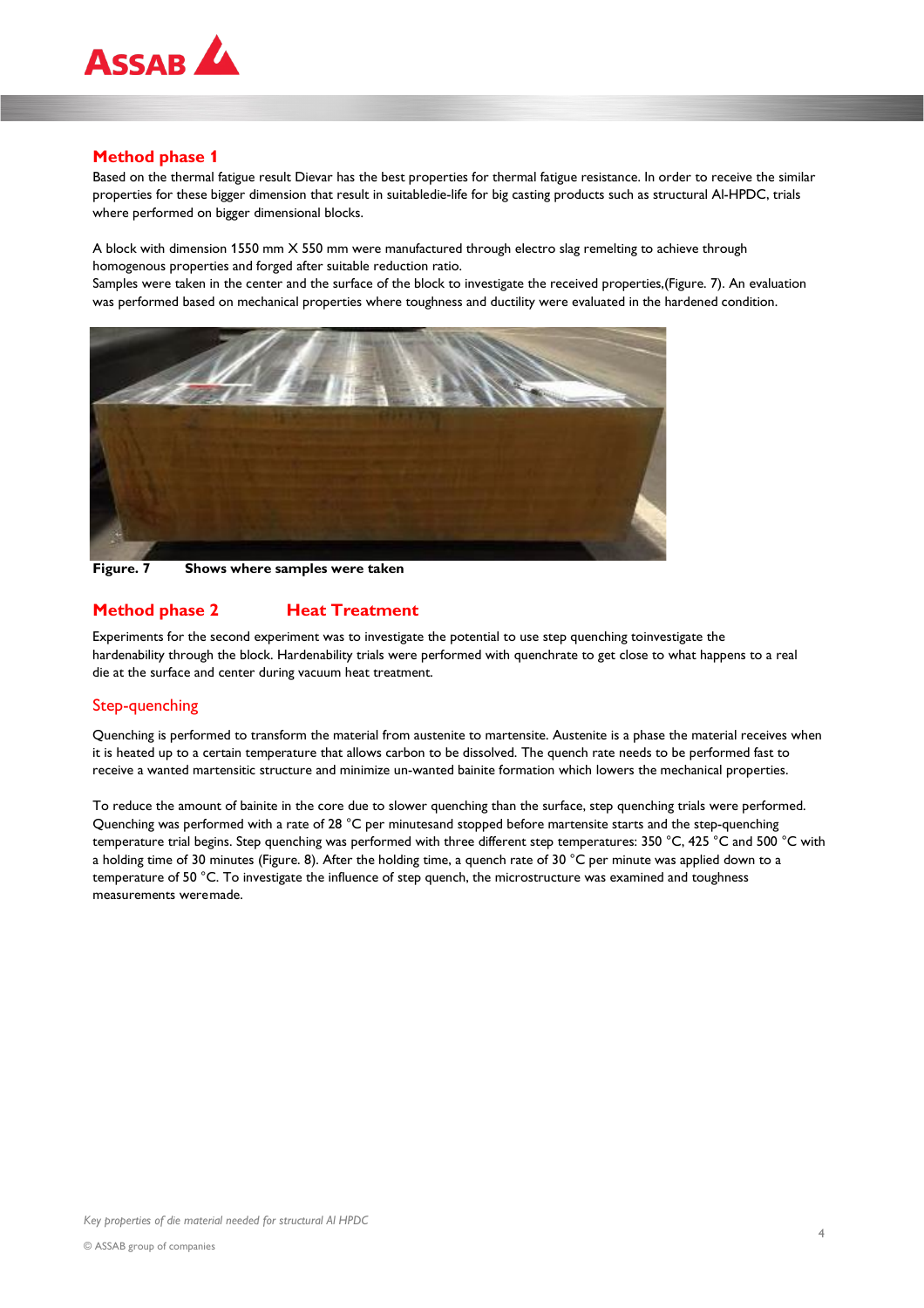



**Figure. 8 CCT diagram for Dievar austenitized at 1010 °C for 30 minutes. The red curve corresponds to a quenching with constant cooling of T8-5 = 650s (28°C/min). The dashed lines areonly indicative of the interrupted quenching temperatures tested in this investigation.**

#### **Result phase 1 material dimension**

Values for experiment phase 1 are shown in Table. 1 based on samples taken from the surface andcenter of the material. The result shows that the toughness and ductility where suitable propertieshave been achieved, both in surface and center of the material.

| Table.1 |  | Show values for experiment phase 1 |  |
|---------|--|------------------------------------|--|
|---------|--|------------------------------------|--|

| <b>Position</b> | <b>Toughness ST</b><br>Average J | <b>Ductility ST Average J</b> |
|-----------------|----------------------------------|-------------------------------|
| <b>Surface</b>  | 27                               | 414                           |
| <b>Center</b>   | 26                               | 362                           |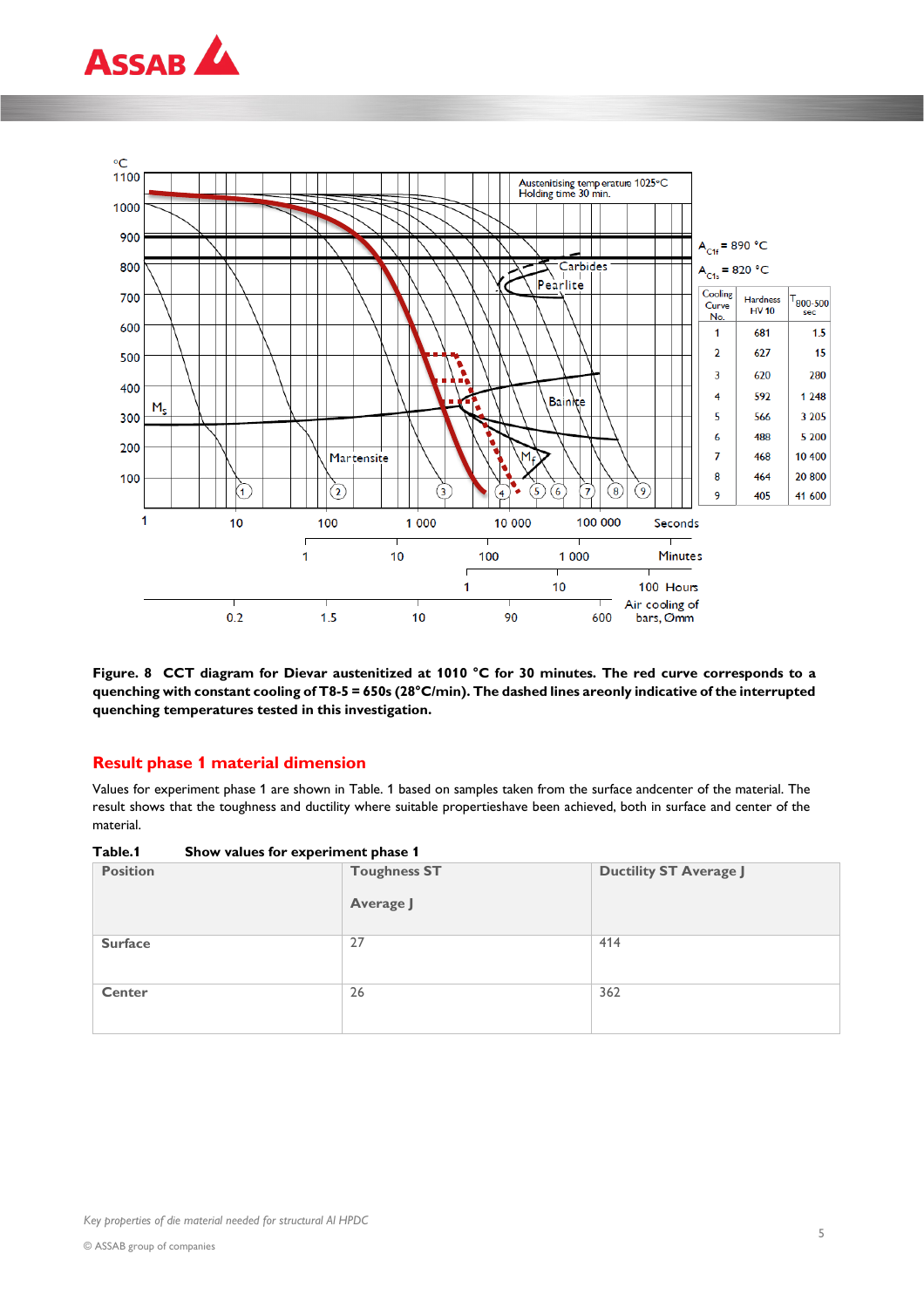

# **Result phase 2 Heat treatment**

## Step-quenching

The toughness values of the Charpy-V impact tests are reported together with the microstructure results in Table 2. Materials which underwent interrupted quenching at 425°C showed the highest impact energy, about 26J. The impact energy was lower, about 22J, for the interrupted quenching at 500°C. The impact energy of samples with interrupted quenching at a temperature of 350oC was very low, 12J, less than half of the optimal condition. The lowered impact toughness of the samples which underwent the lowest interrupted quenching temperature can be explained by a step quenching temperature and holding time that interfered with bainitic microstructure. In the CCT- diagram (Figure. 13) it can be seen that the temperature of 350 °C has the highest potential to interfere with the bainitic region.

| Table.2   | Shows toughness values of the microstructure in hardened condition and Charpy-V impact |
|-----------|----------------------------------------------------------------------------------------|
| toughness |                                                                                        |

| <b>Step quenching</b><br>$\rm ^{\circ}C$ | Microstructure                                         | <b>Toughness ST</b><br>Average J |
|------------------------------------------|--------------------------------------------------------|----------------------------------|
| 350                                      | Presence of bainite                                    | 12                               |
| 425                                      | Martensitic                                            | 26                               |
| 500                                      | Presence of more pronounced<br>cementite precipitation | 22                               |

The microstructure of samples which underwent interrupted quenching at 500 oC, 425 oC and 350°C are reported in Figure 9 and Figure 10 respectively.

The martensitic structure is observed in all materials, independently of the step-quenching temperature. The martensitic laths, however; are significantly coarser in the case of TS = 350°C compared to the other two-step temperatures. The samples which underwent interrupted quenching at  $350$  °C, showed a substantially different microstructure. Bainitic formations are clearly visible along with martensite laths. This type of microstructure well correlates with the effects of lower impact energy observed. Therefore, the cause of the lower toughness is related to the bainite in the microstructure.